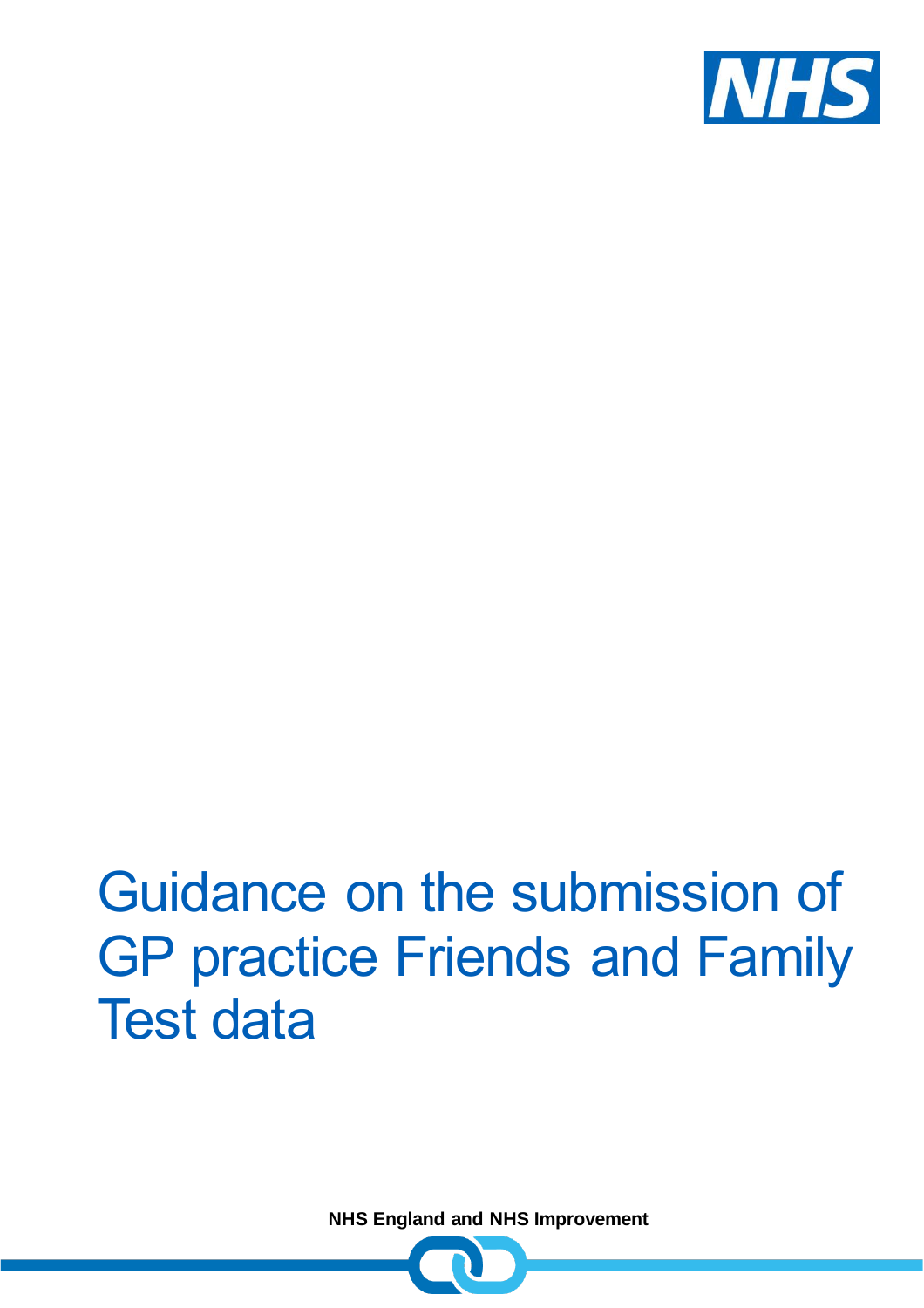# **Contents**

Publishing Approval Reference: 001408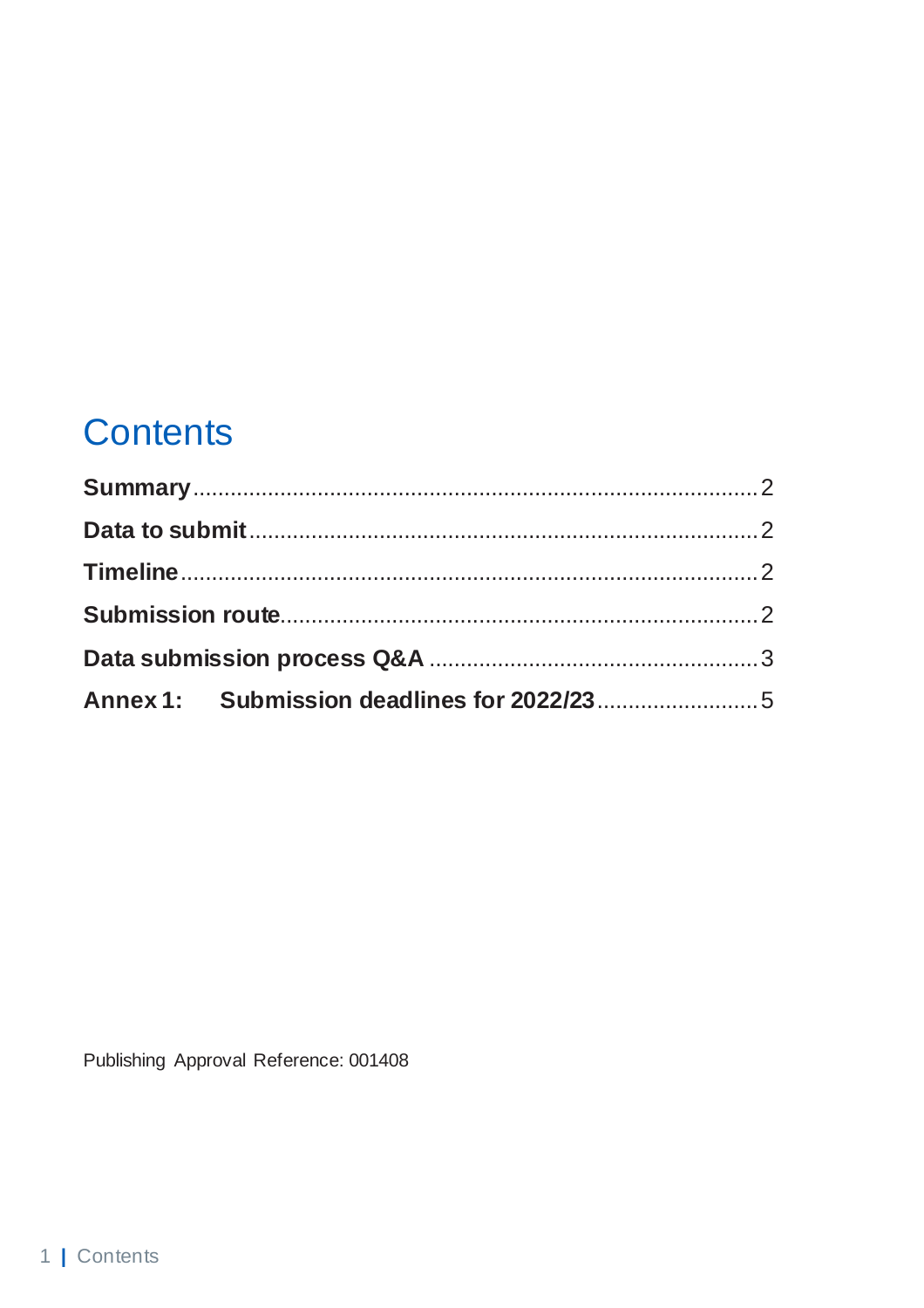# <span id="page-2-0"></span>**Summary**

- 1. This guidance sets out the arrangements for GP practice staff submitting monthly NHS Friends and Family Test (FFT) data to NHS England.
- 2. The data is submitted through the CQRS system.
- 3. General guidance on how to implement FFT can be found here: [www.england.nhs.uk/wp](http://www.england.nhs.uk/wp-content/uploads/2019/09/using-the-fft-to-improve-patient-experience-guidance-v2.pdf)[content/uploads/2019/09/using-the-fft-to-improve-patient-experience-guidance-v2.pdf](http://www.england.nhs.uk/wp-content/uploads/2019/09/using-the-fft-to-improve-patient-experience-guidance-v2.pdf)
- 4. The FFT question: "Overall, how was your experience of our service?" has six possible response categories:
	- *Very good,*
	- *good,*
	- *neither good nor poor,*
	- *poor,*
	- *very poor, and*
	- *don't know.*
- 5. Practices are allowed flexibility in how they make FFT available to their patients, which can be categorised as:
	- *handwritten,*
	- *telephone call,*
	- *tablet/kiosk,*
	- *SMS/text message,*
	- *smartphone app or online, or*
	- *other.*

# <span id="page-2-1"></span>**Data to submit**

- 6. Each month, practices are required to submit:
	- the total number of responses in each response category
	- the number of responses collected through each collection method.
- 7. Free text comments are not submitted to NHS England.

# <span id="page-2-2"></span>**Timeline**

8. Organisations can submit data as soon as they are ready after the month end and will have until the **twelfth working day** (inclusive) to make their submission. Future submission dates are provided in Annex 1.

### <span id="page-2-3"></span>**Submission route**

9. Practices are required to submit data through the CQRS. CQRS is an existing NHS Digital system that is used to log data concerning GP services, eg Quality and Outcomes Framework (QOF). Users log in to the system using their unique username and password.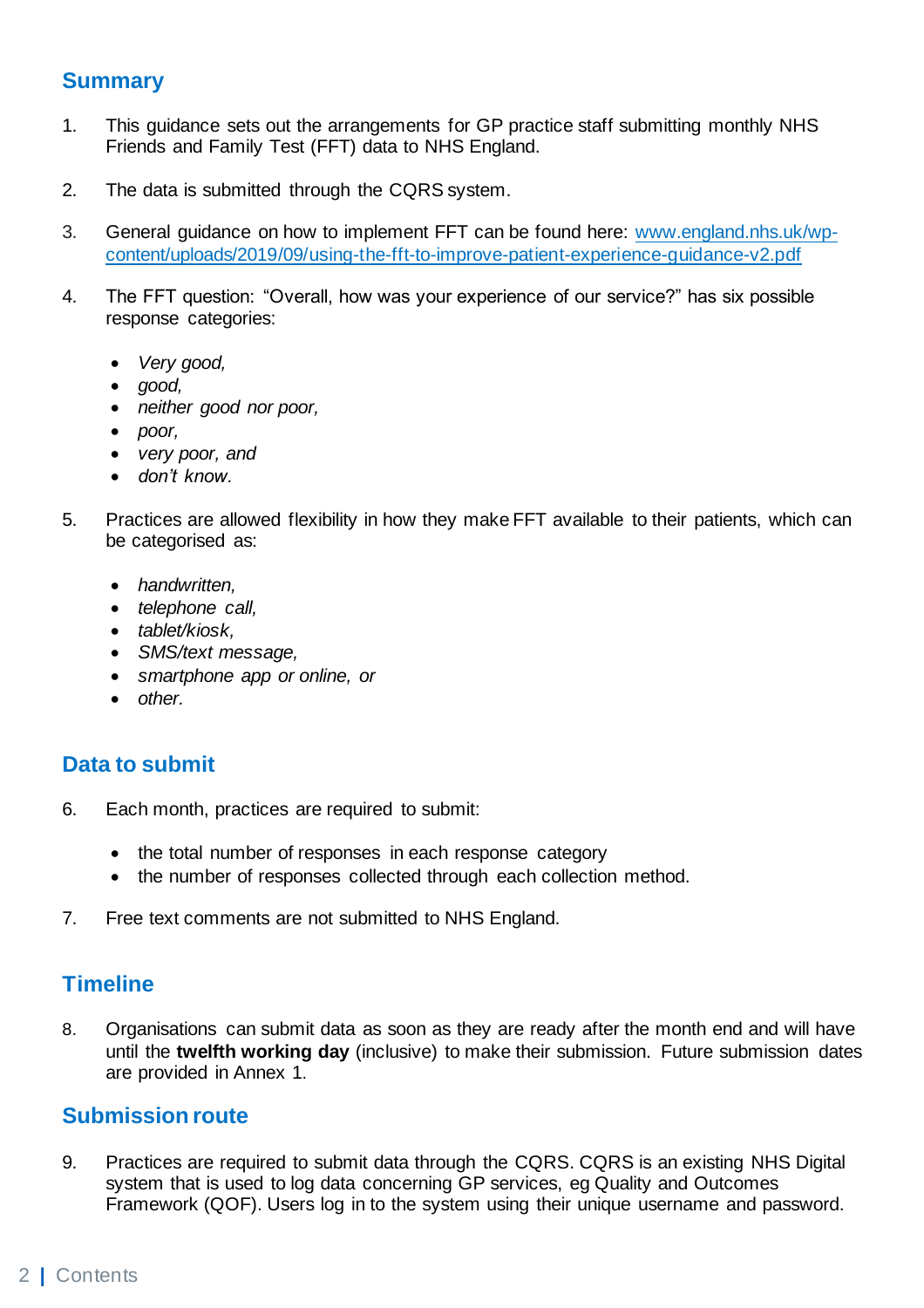# <span id="page-3-0"></span>**Data submission process Q&A**

#### What will happen after I submit the data?

- 10. NHS England will publish the data that is submitted by the practice, except where publication of low numbers would risk individual patients being identified (ie when there are fewer than five responses). In this case the data will be suppressed and an \* will appear in place of the data.
- 11. NHS England will simply publish what it receives from the practices by the submission deadline. Once published there will be no provision to revise data, if there are data issues, the focus is on practices improving the quality of future submissions. However, practices can amend/correct their submissions through CQRS until the **twelfth working day** (inclusive).
- 12. Area teams will not have access to the data to check it or sign it off prior to submission and will not be required to validate the data or amend it once it has been entered onto the system.
- 13. Where data appears to be unfeasible (ie significantly higher than is plausible see below), our intention is to publish the data but highlight it in italics.

#### Will any validation of the data be undertaken?

14. Missing submissions and abnormalities will be flagged in the data when it is published. Area teams will contact practices where there are issues with the data submitted to enquire if any assistance is required. Monthly data will not be changed once it is published. The focus will be on providing better data in future.

#### How will data with issues be handled when the data is published?

15. If we do not receive data from a practice, we will enter the words "no data" in the publication. Data that is deemed to be unfeasible will be highlighted in italics.

#### What is an unfeasible value?

16. An unfeasible value is where the monthly number of responses is greater than the practice's list size.

Do I need to make a submission every month even if I have got a low number of responses?

17. Yes, practices should submit monthly data even if the number of responses is low.

How will low response numbers be handled in the national publication?

18. Where a practice submits fewer than five responses we will not publish the numbers, in order to avoid the risk of publication of patient identifiable data. It is still important to submit the data, as this will demonstrate that the contractual requirement to implement FFT is being met.

#### Will NHS England correct data if it publishes it incorrectly?

19. If NHS England inadvertently publishes data that does not reflect the data that has been submitted through the CQRS, we will correct it as quickly as possible. NHS England uses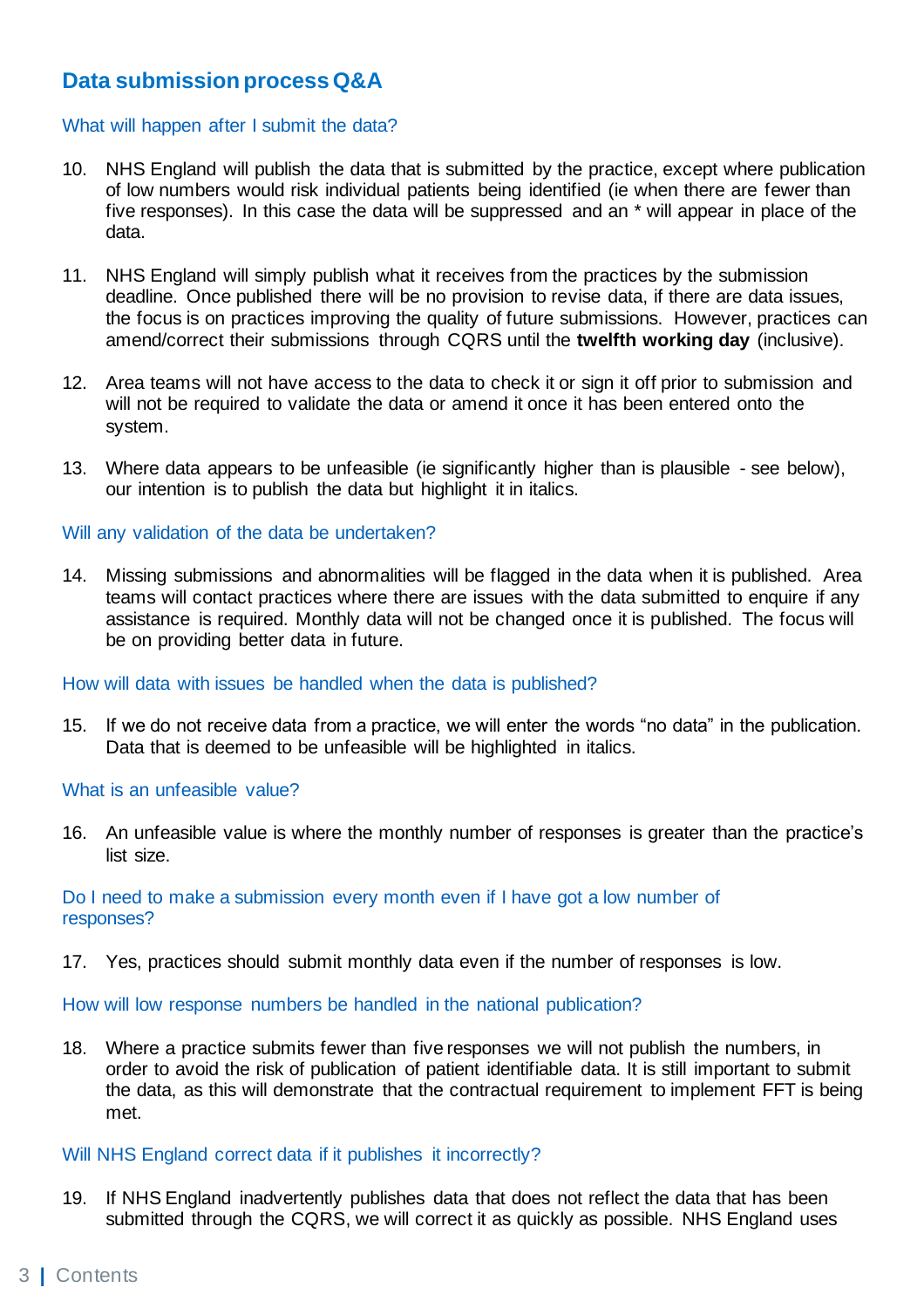lists of practices from the CQRS. Due to timing issues there may be a small number of cases where practices at a local level have closed but still show as active on central lists, if the practice had been listed as 'no data' but was subsequently found to have closed this would not be deleted from data that has already been published, simply removed from future publications.

Who do I contact if I have any additional questions?

20. Queries should be sent to: [england.friendsandfamilytest@nhs.net](mailto:england.friendsandfamilytest@nhs.net)